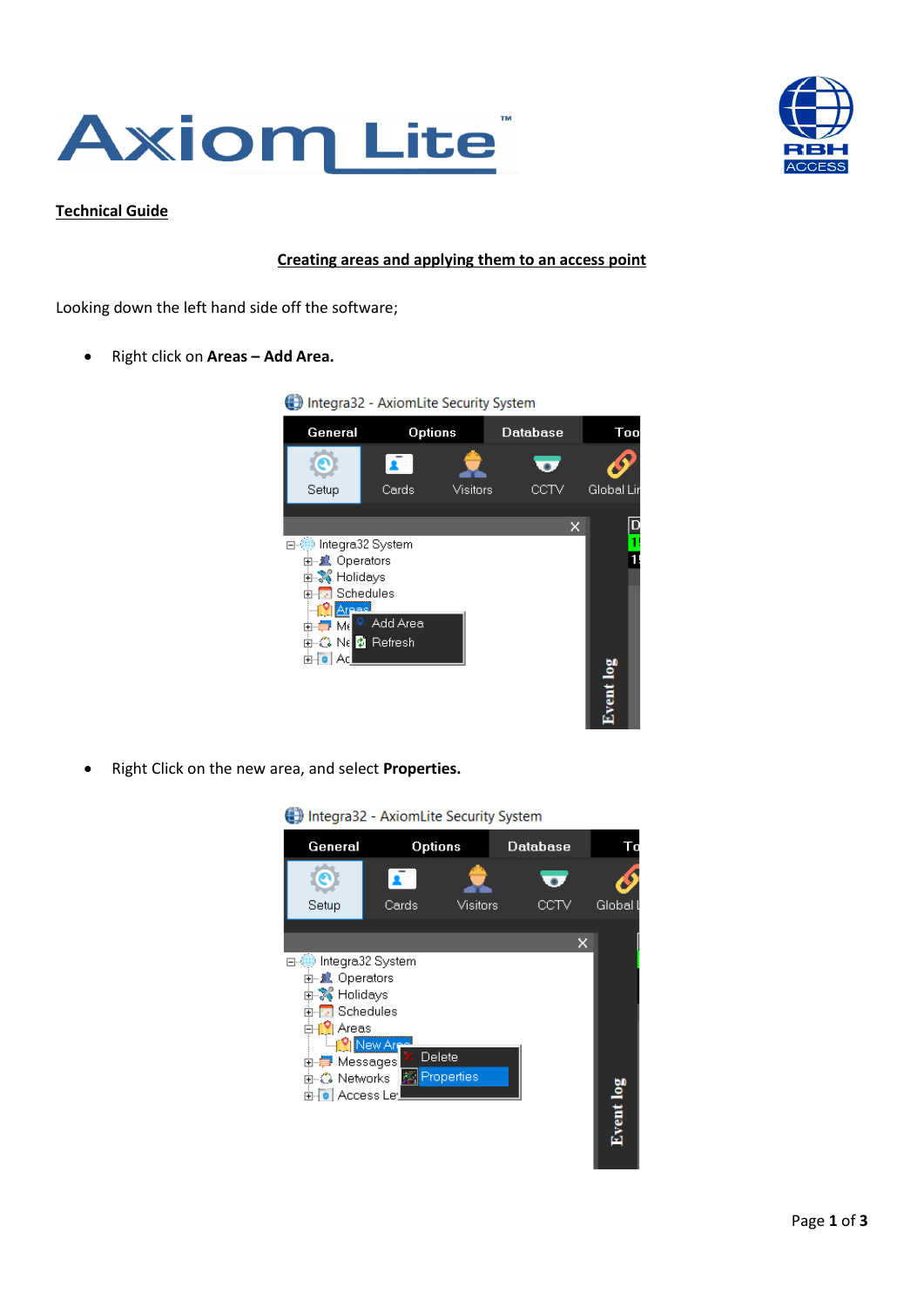- Give the area a name
- In the example below, we are using Onsite/Offsite for muster reporting
- This can also be used to show last card use time & date in the card monitor window
- A spare input is set as Fire Input and an output from the fire alarm is wired into this
- A spare Output has a sounder wired into it to trigger when the area is empty
- Clear Area is set 19:30, this will remove all cardholders at this time
- Master/Slave type is used for APB, requiring a user to badge through the master area before being allowed access through a slave area

| <b>Area Properties</b>                                        |                       |  |                                       |        |  |
|---------------------------------------------------------------|-----------------------|--|---------------------------------------|--------|--|
| ,<br>General                                                  |                       |  |                                       |        |  |
|                                                               | Description<br>Onsite |  |                                       |        |  |
| Clear Area<br>$\boxed{\triangleright}$ 19:30:00<br>÷<br>Input |                       |  | Type<br>C None<br>C Master<br>C Slave |        |  |
| Fire Input                                                    |                       |  |                                       |        |  |
| Output                                                        |                       |  |                                       |        |  |
| Sounder                                                       |                       |  |                                       |        |  |
|                                                               |                       |  | 0k                                    | Cancel |  |

• Then set a second area for offsite

| <b>Area Properties</b>                                             |                                       |        |  |  |
|--------------------------------------------------------------------|---------------------------------------|--------|--|--|
| General<br>Description<br>Offsite                                  |                                       |        |  |  |
| Clear Area<br>$\boxed{\triangledown}$ 19:30:00<br>$\cdot$<br>Input | Type<br>C None<br>C Master<br>C Slave |        |  |  |
| Output                                                             |                                       |        |  |  |
|                                                                    | 0k                                    | Cancel |  |  |